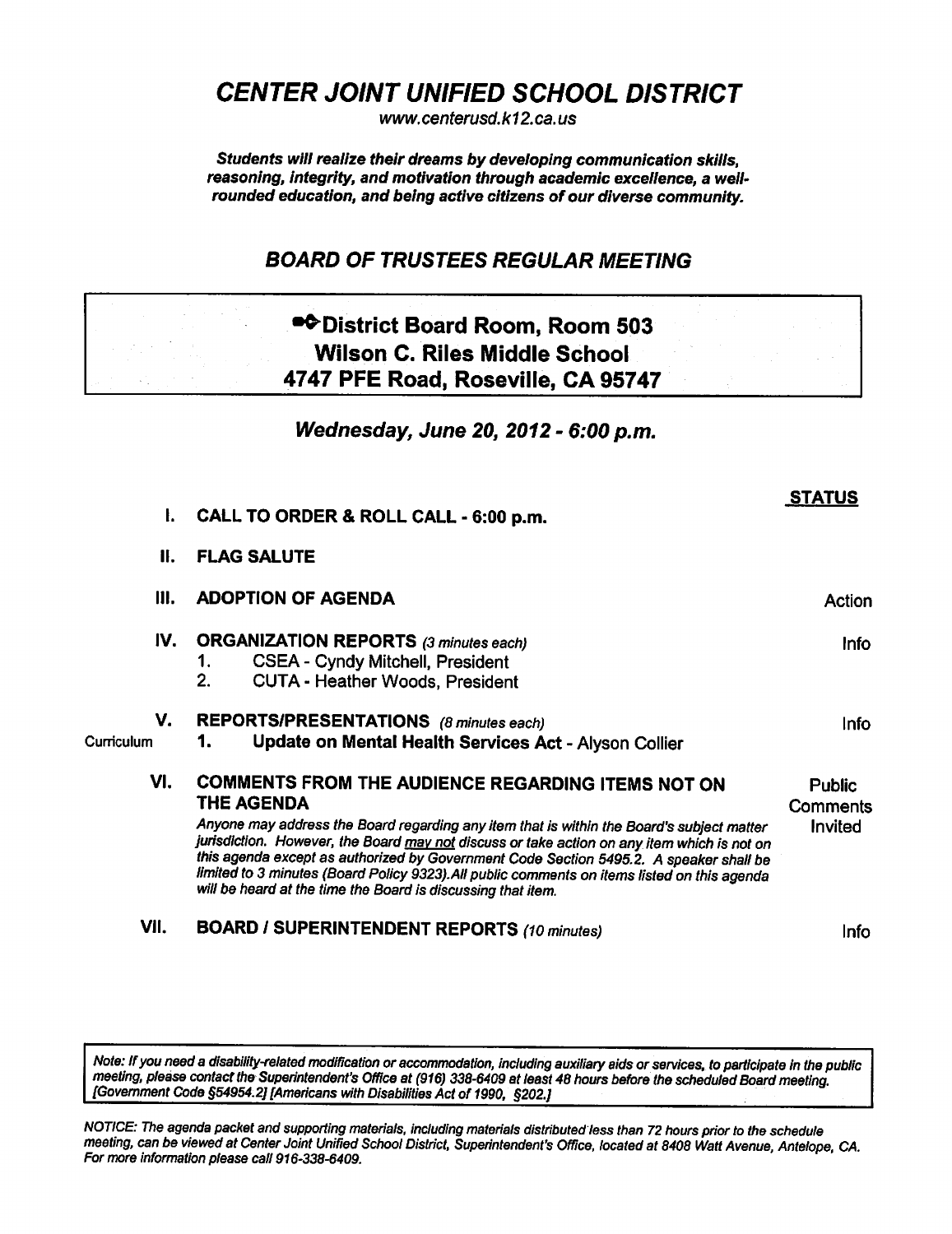| VIII.      |                                                                                                  | <b>CONSENT AGENDA (5 minutes)</b>   |                                                                                             | Action |  |  |  |
|------------|--------------------------------------------------------------------------------------------------|-------------------------------------|---------------------------------------------------------------------------------------------|--------|--|--|--|
|            | NOTE: The Board will be asked to approve all of the following items by a single vote, unless any |                                     |                                                                                             |        |  |  |  |
|            |                                                                                                  |                                     | member of the Board asks that an item be removed from the consent agenda and considered and |        |  |  |  |
|            |                                                                                                  | discussed separately.               |                                                                                             |        |  |  |  |
| Governance | 1.                                                                                               |                                     | Approve Adoption of Minutes from May 16, 2012 Regular Meeting                               |        |  |  |  |
| ŧ          | 2.                                                                                               |                                     | Approve 2012-2013 Board Meeting Schedule                                                    |        |  |  |  |
|            | 3.                                                                                               |                                     | Approve Resolution #20/2011-12: Delegation of Contracting Powers to the                     |        |  |  |  |
|            |                                                                                                  | Superintendent                      |                                                                                             |        |  |  |  |
|            | 4.                                                                                               |                                     | Approve 2012-2013 Legal Services Fees - Atkinson, Andelson, Loya, Ruud &                    |        |  |  |  |
|            |                                                                                                  | Romo                                |                                                                                             |        |  |  |  |
|            | 5.                                                                                               |                                     | Approve 2012-2013 Agreement for Legal Services - Lozano Smith                               |        |  |  |  |
| Personnel  | 6.                                                                                               |                                     | <b>Approve Classified Personnel Transactions</b>                                            |        |  |  |  |
|            | 7.                                                                                               |                                     | <b>Approve Certificated Personnel Transactions</b>                                          |        |  |  |  |
|            | 8.                                                                                               |                                     | Approve Resolution #19/2011-12: Layoff For Lack of Work or Lack of Funds                    |        |  |  |  |
|            | 9.                                                                                               |                                     | Approve Resolution #18/2011-12: Authorization to Teach English Electives for                |        |  |  |  |
|            |                                                                                                  | 2012-13 School Year                 |                                                                                             |        |  |  |  |
| Curriculum | 10.                                                                                              |                                     | Approve 2011/2012 Individual Service Agreements:                                            |        |  |  |  |
|            |                                                                                                  | 2011/12-142                         | <b>Atkinson Youth Services</b>                                                              |        |  |  |  |
|            |                                                                                                  | 2011/12-143-145 Jabber Gym          |                                                                                             |        |  |  |  |
| I          | 11.                                                                                              | Approve 2012/2013 Master Contracts: |                                                                                             |        |  |  |  |
|            |                                                                                                  | <b>Aldar Academy</b>                |                                                                                             |        |  |  |  |
|            |                                                                                                  | <b>Atkinson Youth Services</b>      |                                                                                             |        |  |  |  |
|            |                                                                                                  | <b>BECA</b>                         |                                                                                             |        |  |  |  |
|            |                                                                                                  | <b>Bright Futures Therapy</b>       |                                                                                             |        |  |  |  |
|            |                                                                                                  |                                     | Burger Physical Therapy aka Burger Pediatric Therapy                                        |        |  |  |  |
|            |                                                                                                  | <b>CCHAT Center Sacramento</b>      |                                                                                             |        |  |  |  |
|            |                                                                                                  | <b>Capitol Academy</b>              |                                                                                             |        |  |  |  |
|            |                                                                                                  | Easter Seal Society of CA, Inc.     |                                                                                             |        |  |  |  |
|            |                                                                                                  | Guiding Hands School, Inc.          |                                                                                             |        |  |  |  |
|            |                                                                                                  | JabberGym                           |                                                                                             |        |  |  |  |
|            |                                                                                                  |                                     | Med Trans Medical/Legal Ambulatory Transportation & Interpreting Services                   |        |  |  |  |
|            |                                                                                                  | <b>MediCab</b>                      |                                                                                             |        |  |  |  |
|            |                                                                                                  | <b>Odyssey Learning Center</b>      |                                                                                             |        |  |  |  |
|            |                                                                                                  |                                     | <b>Placer Learning Center Elementary</b>                                                    |        |  |  |  |
|            |                                                                                                  | <b>Point Quest Education</b>        |                                                                                             |        |  |  |  |
|            | 12                                                                                               |                                     | Approve 2012/2013 Individual Service Agreements:                                            |        |  |  |  |
|            |                                                                                                  | 2012/13-1                           | Aldar Academy                                                                               |        |  |  |  |
|            |                                                                                                  | 2012/13-2                           | <b>Atkinson Youth Service</b>                                                               |        |  |  |  |
|            |                                                                                                  | 2012/13-3                           | <b>Baby Steps Therapy</b>                                                                   |        |  |  |  |
|            |                                                                                                  | 2012/13-4                           | <b>BECA</b>                                                                                 |        |  |  |  |
|            |                                                                                                  | 2012/13-5-66                        | <b>Bright Futures Therapy</b>                                                               |        |  |  |  |
|            |                                                                                                  | 2012/13-67                          | <b>Burger Physical Therapy</b>                                                              |        |  |  |  |
|            |                                                                                                  | 2012/13-68                          | <b>CCHAT</b>                                                                                |        |  |  |  |
|            |                                                                                                  | 2012/13-69-71                       | Capitol Academy                                                                             |        |  |  |  |
|            |                                                                                                  | 2012/13-72-76                       | <b>Easter Seals</b>                                                                         |        |  |  |  |
|            |                                                                                                  | 2012/13-77-78                       | <b>Guiding Hands</b>                                                                        |        |  |  |  |
|            |                                                                                                  | 2012/13-79-80                       | JabberGym                                                                                   |        |  |  |  |
|            |                                                                                                  | 2012/13-81                          | MediCab                                                                                     |        |  |  |  |
|            |                                                                                                  | 2012/13-82                          | <b>MedTrans</b>                                                                             |        |  |  |  |
|            |                                                                                                  | 2012/13-83                          | Odyssey                                                                                     |        |  |  |  |
|            |                                                                                                  | 2012/13-84-85                       | <b>Placer Learning Center</b>                                                               |        |  |  |  |
|            |                                                                                                  | 2012/13-86-89                       | <b>Point Quest</b>                                                                          |        |  |  |  |
| 1          | 13.                                                                                              |                                     | Approve Center JUSD Employees Certified for Expulsion Hearings                              |        |  |  |  |
|            | 14.                                                                                              |                                     | Approve Professional Services Agreement: Leslie A. Cooley, PH.D.                            |        |  |  |  |
|            | 15.                                                                                              | Approve OdysseyWare Online          |                                                                                             |        |  |  |  |

15. Approve OdysseyWare Online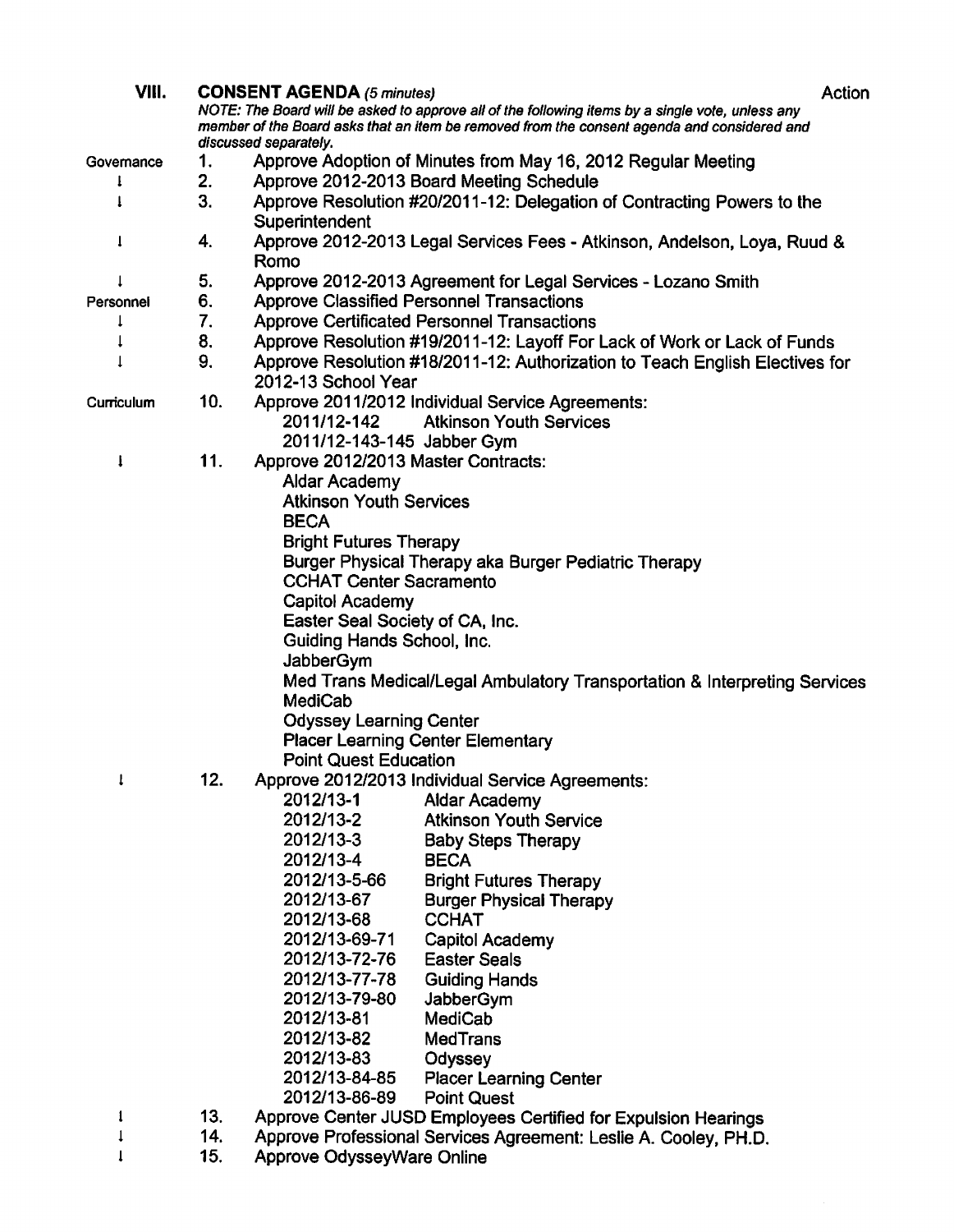|                  | <b>CONSENT AGENDA (continued)</b> |                                                                                                                                              |  |  |  |
|------------------|-----------------------------------|----------------------------------------------------------------------------------------------------------------------------------------------|--|--|--|
|                  | 16.                               | Approve 2011/2012 Consolidated Application (Part II)                                                                                         |  |  |  |
|                  | 17.                               | Approve 2012/13 Training/Service: High-Quality First Instruction (five-part series)<br>- Riles                                               |  |  |  |
| I                | 18.                               | Approve 2012/13 Training/Service: High-Quality First Instruction (five-part series)<br>- Spinelli                                            |  |  |  |
| 1                | 19.                               | Approve 2012/13 Training/Service: High-Quality First Instruction (five-part series)<br>- Center High School                                  |  |  |  |
| 1                | 20.                               | Approve Student Trip: Future Business Leaders of America State Summit,<br>Sunnyvale, CA - CHS                                                |  |  |  |
| 1                | 21.                               | Approve Student Trip: 2012 University of Nevada Team Football Camp, Reno,<br><b>NV - CHS</b>                                                 |  |  |  |
| $\downarrow$     | 22.                               | Approve Application for Carl Perkins Funds for 2012-13                                                                                       |  |  |  |
| 1                | 23.                               | <b>Approve Contract with Practi-Cal</b>                                                                                                      |  |  |  |
|                  | 24.                               | Ratify Memorandum of Understanding Between the College Board and Center<br>High School/Center Joint Unified School District                  |  |  |  |
| $\mathbf{I}$     | 25.                               | Approve Renewal Agreement for Police Services Between Twin Rivers Unified<br><b>School District and Center Joint Unified School District</b> |  |  |  |
| Facilities & Op. | 26.                               | Approve XPS Addendum to Contract with Xerox to Add Non-Xerox Branded<br><b>Printers for Repair Services and Supplies</b>                     |  |  |  |
| ţ                | 27.                               | Approve Deferred Maintenance Five Year Plan                                                                                                  |  |  |  |
| $\mathbf{I}$     | 28.                               | <b>Approve Disposal of Surplus Vehicle</b><br>1986 GMC Bus (#10) - License #063496                                                           |  |  |  |
| 1                | 29.                               | Approve CDI/CDC Annual Report for 2012                                                                                                       |  |  |  |
| ı                | 30.                               | Approve Agreement for Participation in the Center Joint Unified School District<br>School-Age Child Care - Dudley & North Country            |  |  |  |
| 1                | 31.                               | Approve Renewal of Contract for Caldwell Flores Winters, Inc.                                                                                |  |  |  |
| ı                | 32.                               | Ratify Professional Services Agreement: Monte Lund                                                                                           |  |  |  |
| 1                | 33.                               | Approve Amendment No. 6 to Five Year Agreement with Child Development<br>Centers - Dudley & North Country                                    |  |  |  |
| ī                | 34.                               | Approve Agreement to Rescind Landowner's Development Agreement<br>(Westbrook Development) (Sierra Vista - Property No. 10) Dated 4/18/12     |  |  |  |
| 1                | 35.                               | Approve Landowner's Development Agreement (Westbrook Development) Sierra<br>Vista - Property No. 10) Dated 6/20/12                           |  |  |  |
| $\mathbf{1}$     | 36.                               | Approve Professional Service Agreement: Loy Mattison Enterprises                                                                             |  |  |  |
| <b>Business</b>  | 37.                               | Approve Third Interim Report For Fiscal Year 2011/12, As of April 30, 2012                                                                   |  |  |  |
| I                | 38.                               | Approve Payroll Orders: July 2011 - May 2012                                                                                                 |  |  |  |
| 1                | 39.                               | Approve Supplemental Agenda (Vendor Warrants)                                                                                                |  |  |  |
| Facilities & Op. | 40.                               | Approve Resolution #22/2011-12: Agreement Between Child Development<br>Centers and Center Joint Unified School District, CCTR-2201           |  |  |  |

#### IX. BUSINESS ITEMS

 $\mathbf{I}$ 

 $\mathbf{I}$ 

PUBLIC HEARING: The Board of Trustees has set this time aside to hear public comments on the Center Joint Unified School District Budget for 2012-2013 fiscal year. The contract of the contract of

Resolution #21/2011-12: Statement of Board Intent to Establish Action A. Committed Fund Balances in Compliance with Governmental Accounting Standards Board (GASB) Statement 54 This resolution provides for the establishment of committed fund balances in the federal fund and is compliant with GASB Statement 54 as set forth in current Board Policy 3100.

### B. 2012/13 Budget

The 2012/13 budget is being presented for adoption.

Action